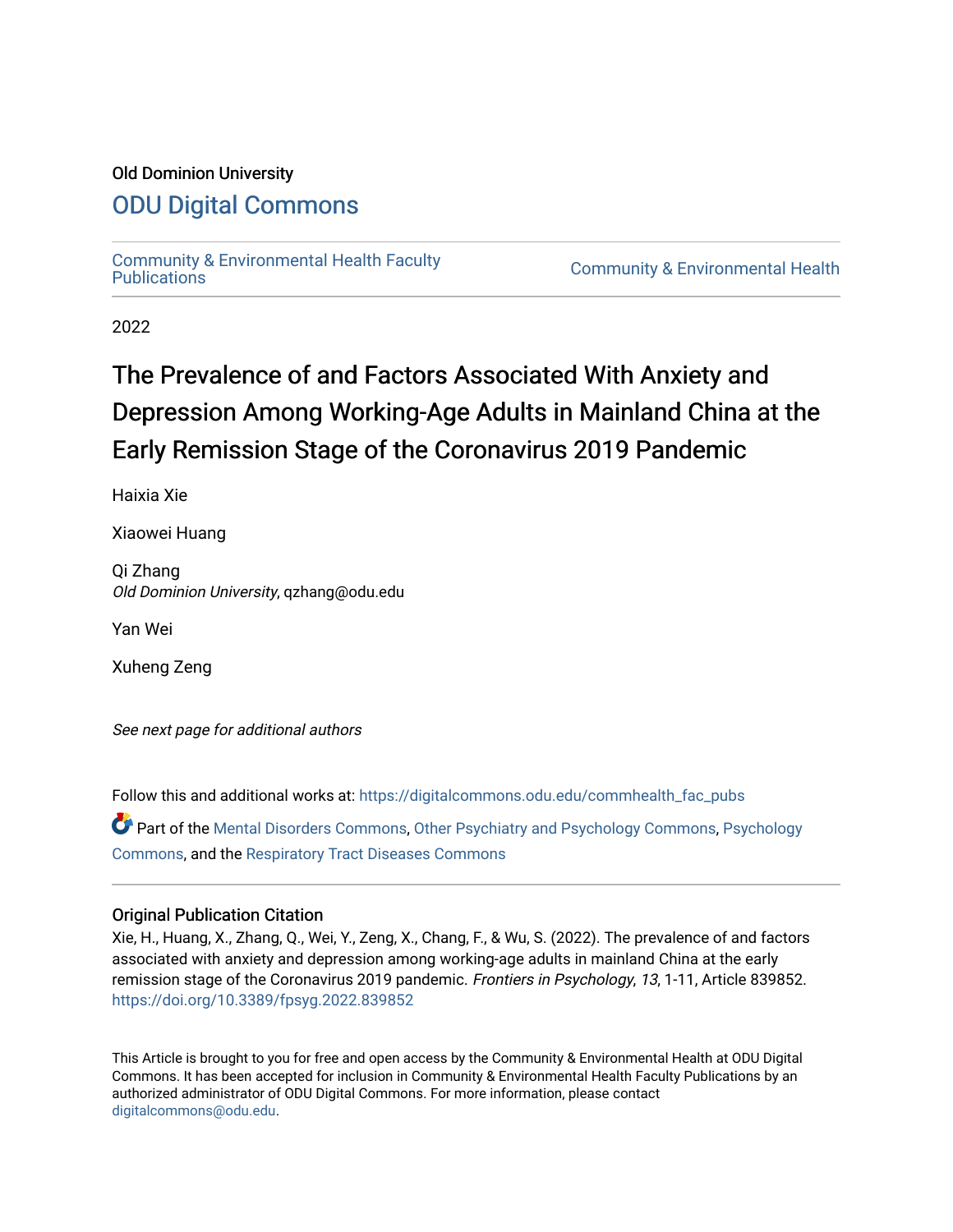# Authors

Haixia Xie, Xiaowei Huang, Qi Zhang, Yan Wei, Xuheng Zeng, Fengshui Chang, and Shuyin Wu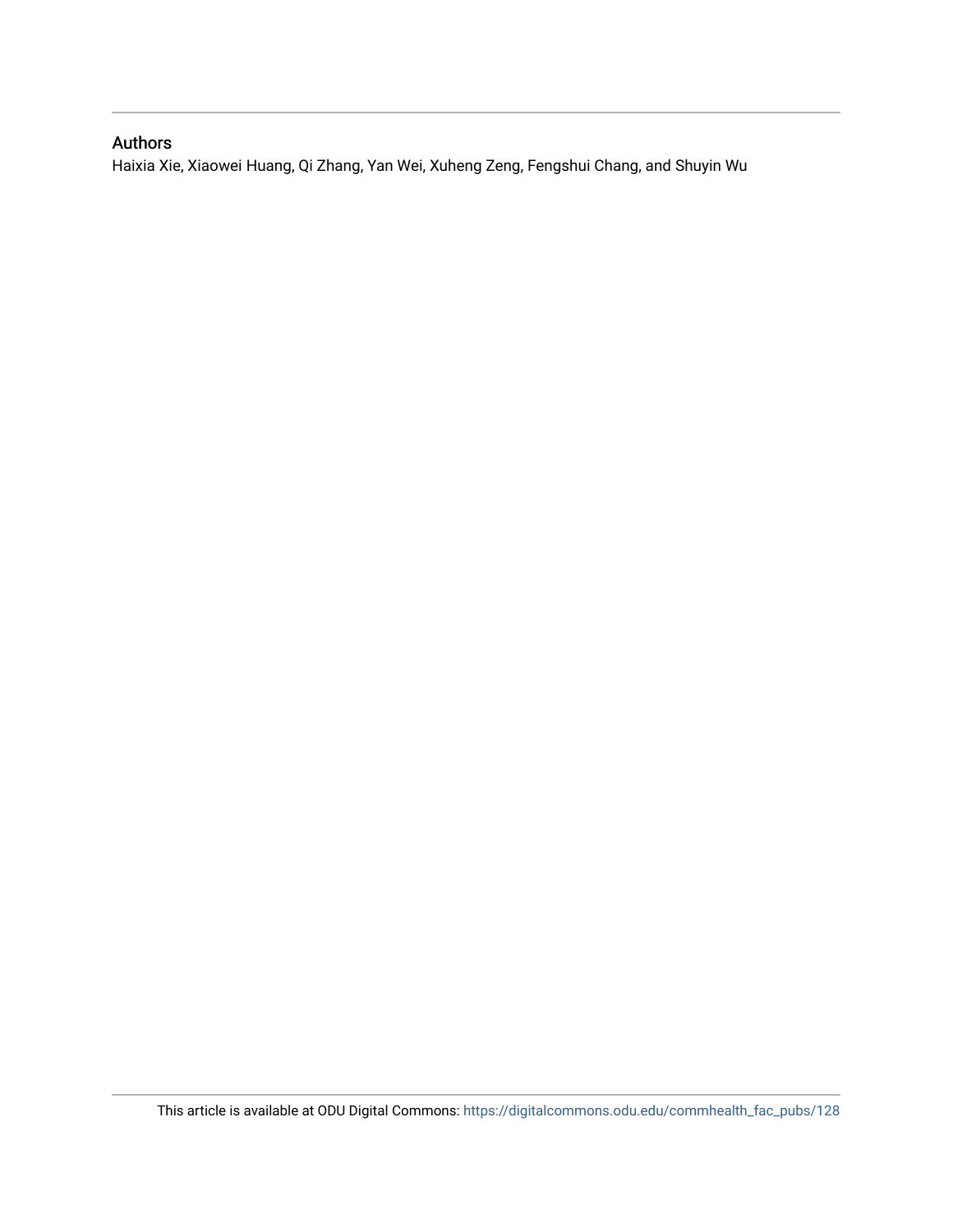



# [The Prevalence of and Factors](https://www.frontiersin.org/articles/10.3389/fpsyg.2022.839852/full)  [Associated With Anxiety and](https://www.frontiersin.org/articles/10.3389/fpsyg.2022.839852/full)  [Depression Among Working-Age](https://www.frontiersin.org/articles/10.3389/fpsyg.2022.839852/full)  [Adults in Mainland China at the Early](https://www.frontiersin.org/articles/10.3389/fpsyg.2022.839852/full)  [Remission Stage of the Coronavirus](https://www.frontiersin.org/articles/10.3389/fpsyg.2022.839852/full)  [2019 Pandemic](https://www.frontiersin.org/articles/10.3389/fpsyg.2022.839852/full)

#### **[OPEN ACCESS](https://creativecommons.org/licenses/by/4.0/)**

#### *Edited by:*

*Jiansong Zhou, Central South University, China*

#### *Reviewed by:*

*Sitong Chen, Victoria University, Australia Zixin Wang, The Chinese University of Hong Kong, China*

#### *\*Correspondence:*

*Fengshui Chang [changfsh@fudan.edu.cn](mailto:changfsh@fudan.edu.cn) Shuyin Wu [wu\\_shuyin2021@163.com](mailto:wu_shuyin2021@163.com) † These authors have contributed equally to this work*

#### *Specialty section:*

*This article was submitted to Health Psychology, a section of the journal Frontiers in Psychology*

*Received: 20 December 2021 Accepted: 16 March 2022 Published: 31 March 2022*

#### *Citation:*

*Xie H, Huang X, Zhang Q, Wei Y, Zeng X, Chang F and Wu S (2022) The Prevalence of and Factors Associated With Anxiety and Depression Among Working-Age Adults in Mainland China at the Early Remission Stage of the Coronavirus 2019 Pandemic. Front. Psychol. 13:839852. [doi: 10.3389/fpsyg.2022.839852](https://doi.org/10.3389/fpsyg.2022.839852)* *Haixia Xie* $^{1\dagger}$ *, Xiaowei Huang* $^{2\dagger}$ *, Qi Zhang* $^3$ *, Yan Wei* $^4$ *, Xuheng Zeng* $^4$ *, Fengshui Chang* $^{4*}$  *and Shuyin Wu5 \**

*1Department of Social Work, Shanghai Yangzhi Rehabilitation Hospital (Shanghai Sunshine Rehabilitation Center), School of Medicine, Tongji University, Shanghai, China, 2Department of Gastroenterology and Hepatology, Tongji Hospital Affiliated to Tongji Medical College of Huazhong University of Science and Technology, Wuhan, China, 3School of Community and Environmental Health, Old Dominion University, Norfolk, VA, United States, 4China Research Center on Disability, School of Public Health, Fudan University, Shanghai, China, 5School of Health Management, Bengbu Medical College, Bengbu, China*

Background: The Coronavirus 2019 (COVID-19) outbreak has led to a considerable proportion of adverse psychological symptoms in different subpopulations. This study aimed to investigate the status of anxiety and depression and their associated factors in the adult, working-age population in Mainland China at the early remission stage of the COVID-19 pandemic.

**Methods:** An online study was conducted among 1,863 participants in 29 provinces in Mainland China from March 23 to 31, 2020. Their mental health was evaluated by the generalized anxiety disorder scale (GAD-7) and the patient health questionnaire (PHQ-9). Descriptive analysis, Chi-square, and multiple logistic regressions were applied.

Results: About 44.5% of the participants had anxiety, 49.2% had depression, and 37.9% showed a combination of depression and anxiety. Around 83.7% of the participants claimed that the pandemic had a negative impact on their medical needs, which was the primary predictor of mental health, the degree of impact being positively related to the prevalence of anxiety and depression. More chronic diseases, moderate to bad self-rated health, severe perceived infection risk, and younger age group were the common risk factors for anxiety and depression. Having no children, unemployment, and a college-level educational background were associated with higher anxiety prevalence, whereas unmarried participants were correlated with higher depression prevalence.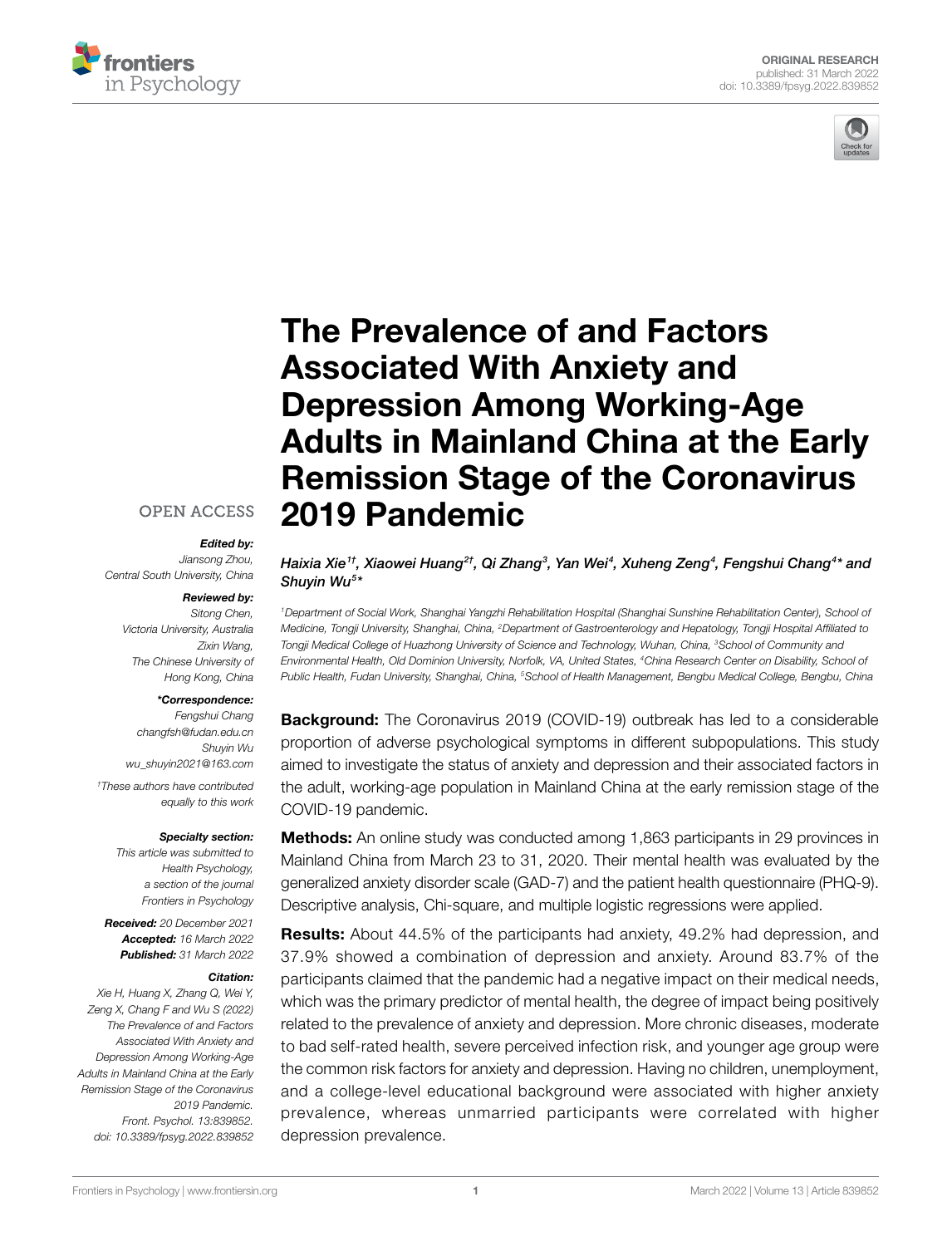**Conclusion:** The working-age population showed a relatively high risk of anxiety and depression in Mainland China at the early remission stage of the pandemic. To improve medical services capacity for routine and delayed medical service needs should be a part of policy-makers' priority agenda during this period of crisis.

Keywords: COVID-19, depression, anxiety, working-age population, adult, Mainland China

# INTRODUCTION

The first four coronavirus 2019 (COVID-19) cases were reported in Wuhan in December 2019 ([Gong et al., 2020](#page-11-0)), and the outbreak was declared a Public Health Emergency of International Concern by the World Health Organization (WHO) on January 31, 2020 [\(Department of International Cooperation, 2020](#page-11-1)). The WHO made the assessment that COVID-19 could be characterized as a pandemic on March 11, 2020 ([World](#page-12-0)  [health organization, 2020\)](#page-12-0). As of March 10, 2022, the pandemic has resulted in 112,940 confirmed cases and 4,636 deaths in Mainland China ([National Health Commission of the PRC,](#page-11-2)  [2022\)](#page-11-2). Worldwide, there have been over 450 million confirmed cases of COVID-19, including approximately 6.02 million deaths, reported to the WHO by March 10, 2022 ([World health](#page-12-1)  [organization, 2022](#page-12-1)). To curb this unprecedented public health crisis, at the initial stage of the pandemic the Chinese government launched the most comprehensive, stringent, and thorough prevention and control campaign to prevent it from spreading, i.e., Wuhan was locked down starting at 10:00 a.m. on January 23, 2020 ([Liu et al., 2020a](#page-11-3), [2021\)](#page-11-4). People living in Mainland China were forced to isolate themselves in their homes, to wear face masks, and to practice social distancing in public places, and all communities were requested to strengthen the management of population movement (including issuing entry permits) and to monitor visitors' temperature.

Quarantine/isolation and other prevention methods are effective ways to control virus transmission but may have negative effects on psychological health ([Henssler et al., 2021](#page-11-5)). In the face of this public health crisis, all the subpopulations (e.g., healthcare providers, college students, teenagers, the general public, etc.) have been experiencing anxiety, depression, insomnia, and acute stress (Wu et al., 2021b; Yu et al., 2021). Much research and many reviews have been conducted globally to explore the mental health of different population groups ([Akintunde et al., 2021;](#page-11-6) [Wu et al., 2021b](#page-12-2)). Wang et al. showed that 51.6 and 59.2% of Chinese participants ( $\geq$ 15 years) at the remission stage of the COVID-19 epidemic reported having symptoms of anxiety and depression, respectively [\(Wang et al.,](#page-12-4)  [2021f](#page-12-4)). Another study reported that the rates of mental health symptoms among the adult population  $(\geq 18$  years) in China were 27.9% for depression and 31.6% for anxiety ([Shi et al.,](#page-11-7)  [2020\)](#page-11-7). Risk factors for anxiety and depression may have been lower level of education, female gender, younger age, healthcare workers, lower-income, place of residence, poor self-rated health, history of chronic diseases, not being married, isolation/ quarantine experience, difficulty accessing medical aids, and having relatives or acquaintances infected with COVID-19 [\(Cao](#page-11-8)  [et al., 2020](#page-11-8); [Duan et al., 2020;](#page-11-9) [Peng et al., 2020](#page-11-10); [Ren et al.,](#page-11-11)  [2020;](#page-11-11) [Talevi et al., 2020](#page-12-5); [Gong et al., 2021](#page-11-12); [Guo et al., 2021;](#page-11-13) Zhu et al., 2021). However, there existed disparities for some factors (e.g., education and quarantine) among different studies of different quality and using different tools to study the same mental health outcomes [\(Luo et al., 2020](#page-11-14); [Wang et al., 2021e](#page-12-7)). With reference to the Bulletin of China Seventh Census carried out in 2020, the population aged 15–59 constitutes 63.35% (894.38 million) of the citizens in Mainland China [\(National](#page-11-15)  [Bureau of Statistics, 2021\)](#page-11-15). This group might be more adversely impacted than other groups due to the disruption of their normal jobs and lives, thus, this group should be focused upon for support and efforts to ameliorate their situation [\(Ahmed](#page-11-16)  [et al., 2020](#page-11-16); [Wang et al., 2020c\)](#page-12-8). However, the mental effects of COVID-19 for the adult, working-age population (age≥18 years, and men: age≤59 years, women: age≤54 years) have not yet been studied in China. This study aimed to evaluate the status of anxiety and depression and their associated factors among the adult, working-age population in Mainland China and provide a reference for strengthening social support and psychological assistance measures for this group at the early remission stage of the pandemic.

# MATERIALS AND METHODS

#### Participants and Study Design

From the point of view of newly infected cases, the COVID-19 pandemic in Mainland China reached its peak in February 2020. This cross-sectional study was done from March 23 to 31, 2020. During this period, the COVID-19 pandemic in China was already controlled in the sense of having very limited newly infected cases (<100) being reported every day [\(National](#page-11-17)  [Health Commission of the PRC, 2020](#page-11-17)). The study inclusion criteria included (a) adult Chinese people (age  $\geq$  18 years, and men: age≤59 years, women: age≤54 years, given that legal retirement ages in Mainland China in 2020 were 60 for men and 55 for women) living on the mainland, (b) without reported disabilities, and (c) willing to participate in the survey. The exclusion criteria were participants who: (a) could not satisfy the inclusion criteria; (b) filled out the questionnaires within 100 s, (c) were full-time students, and (d) submitted the questionnaires with logical errors.

#### Recruitment Process and Data Collection

The data were anonymously collected by self-response questionnaires. The electronic questionnaires were completed *via* the Wenjuanxin platform (a frequently used online survey tool). The investigators in Shanghai, Wuhan, and Bengbu were responsible for handing out online questionnaires in WeChat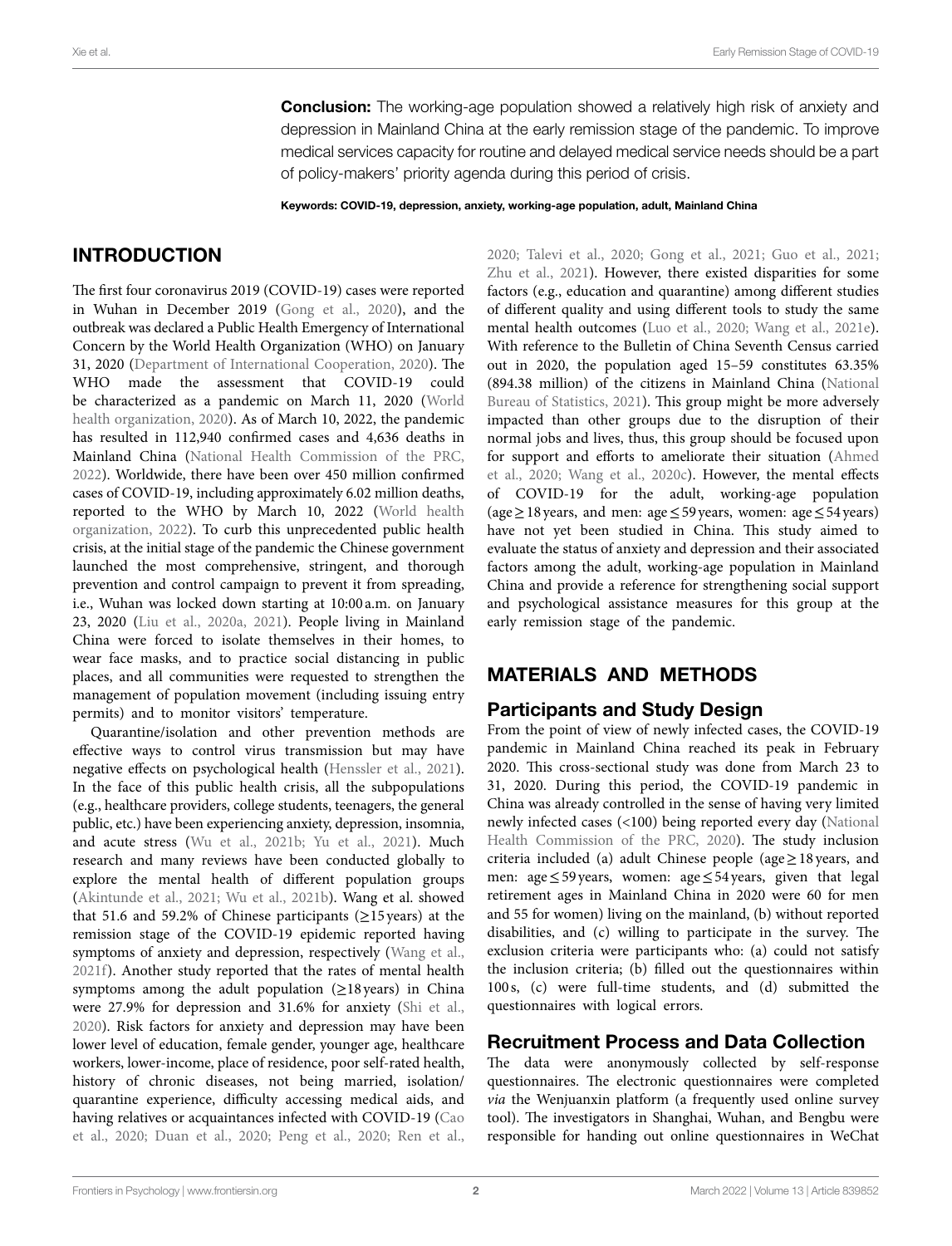groups (a most commonly used social media platform in China) on their social network, including relatives, friends, classmates, and so on. A snowball sampling strategy was applied, and the responders were encouraged to recruit other people. The questionnaire could be submitted only after it was completed, and each mobile phone could only be used once in order to prevent duplicate submissions. An online written informed consent was obtained from the participants *via* the Wenjuanxin platform before the start of the survey. This study was approved by the ethics committee of the School of Public Health at Fudan University in Shanghai, China (IRB#2020-03-0813). About 2,253 participants submitted the questionnaire successfully. After quality control, 1,863 participants from 29 provinces (municipalities or autonomous regions) were included, with the four leading regions being Anhui, Hubei, Shanghai, and Hebei, which constituted 58.3% of our participants.

#### Instruments

#### Sociodemographic Variables

Personal and family characteristics included the participants' sex, age, and primary residence (specific to province and city) since mid-January, 2020, region type, educational background, marital status, employment, monthly personal income, and number of children. The region type was described as either urban or rural. Marital status was classified as unmarried, married, divorced, or widowed. Employment status was classified as unemployed and employed. The state of work resumption during the data collecting period was classified into not at work, at work, or in quarantine (home quarantine or centralized quarantine).

#### Chronic Diseases and Self-Rated Health

The kinds of chronic diseases were calculated based upon the following multiple choice question: Do you have chronic diseases that have been diagnosed by the doctor in the last 6months? (a) hypertension, (b) diabetes, (c) gastroenteritis, (d) rheumatoid arthritis, (e) cerebrovascular disease, (f) intervertebral disc disease, (g) chronic obstructive pulmonary disease, (h) ischemic heart disease, (i) gallstones and cholecystitis, (j) peptic ulcer, (k) prostatic hyperplasia, (l) cataract, (m) asthma, (n) chronic pharyngolaryngitis, (o) tumor, (p) chronic hepatitis, and (q) other (please fill in the blank)\_\_\_\_\_\_\_\_\_\_. Self-rated health was evaluated by a five-level Likert measurement: very dissatisfied, dissatisfied, neither satisfied nor dissatisfied, satisfied, and very satisfied.

#### Level of Anxiety/Depression

Anxiety/depression was measured using the seven-item generalized anxiety disorder scale (GAD-7; [Spitzer et al., 2006](#page-11-18)) and the nine-item patient health questionnaire (PHQ-9; [Kroenke](#page-11-19)  [et al., 2001\)](#page-11-19), which inquired about symptoms of anxiety/ depression during the past 2weeks using a four-point scale: not at all, several days, more than half the days, and nearly every day. Each item of the scale ranges from 0 to 3 points, with a total possible score of 21/27 points. A higher score suggests a higher level of anxiety/depression severity. The Chinese Version of the GAD-7 and PHQ-9 have been validated in Mainland China [\(Wang, 2013](#page-12-9)). Scores of 5, 10, and 15 represent cut-off points for mild, moderate, and severe anxiety/depression, respectively [\(Wang, 2013\)](#page-12-9). These two measures showed very high internal consistency reliability (both Cronbach's alphas of 0.94) in our study.

#### Perceived Risk of COVID-19 Infection

The perceived risk of COVID-19 infection was investigated with multiple choice questions whose items included: (a) I and/ or my family member was infected, (b) reported cases of infection among my relatives and/or good friends, (c) reported cases of infection in the corridor of my living unit and/or other corridors in my residential building, (d) reported cases of infection in the organization where I worked, (e) reported cases of infection in the neighbourhood/village that I lived, (f) reported cases of infection in the street/town that I lived, (g) reported cases of infection in the district/county that I lived, (h) none, and (i) unclear.

#### Impact on Medical Services Needs

The impact on the participant's and their family's medical services needs from the pandemic was measured with a fiveitem Likert scale: not at all, a little, a moderate amount, very much, and an extreme amount.

# Statistical Methods

In this study, the descriptive analysis included the frequency and percentages of the categorical variables, and the means of all scale variables with SDs. The prevalence of anxiety and depression was reported with a 95% CI. The individual perceived risk of COVID-19 infection was recoded in four categories: none, unclear, and moderate (reported infected cases in the street/town or district/county that I lived), and severe (at least one choice of the five conditions: (a) I and/ or my family member was infected, (b) reported cases of infection among my relatives and/or good friends, (c) reported cases of infection in the corridor of my living unit and/or other corridors in my residential building, (d) reported cases of infection in the organization where I worked, and (e) reported cases of infection in the neighborhood/village that I lived). Self-rated health was recoded into three categories (bad: very dissatisfied, dissatisfied; moderate: neither satisfied nor dissatisfied; and good: satisfied and very satisfied). Chi-square or Fisher's exact tests were performed in the univariate analysis of anxiety and depression. The Holm-Bonferroni adjustment was made for multiple comparisons in three or more groups of the categorical variables when the result of the chi-square tests indicated a statistical significance ([Stephanie, 2021\)](#page-12-10). Variables with significant differences were included in the multiple logistic regression models as independent variables, and the forward stepwise strategy was applied. All the independent variables were changed to dummy variables in the logistic regression analysis. The dependent variable was mild-to-severe anxiety/depression status (scored five or more). If the value of *p* of the normality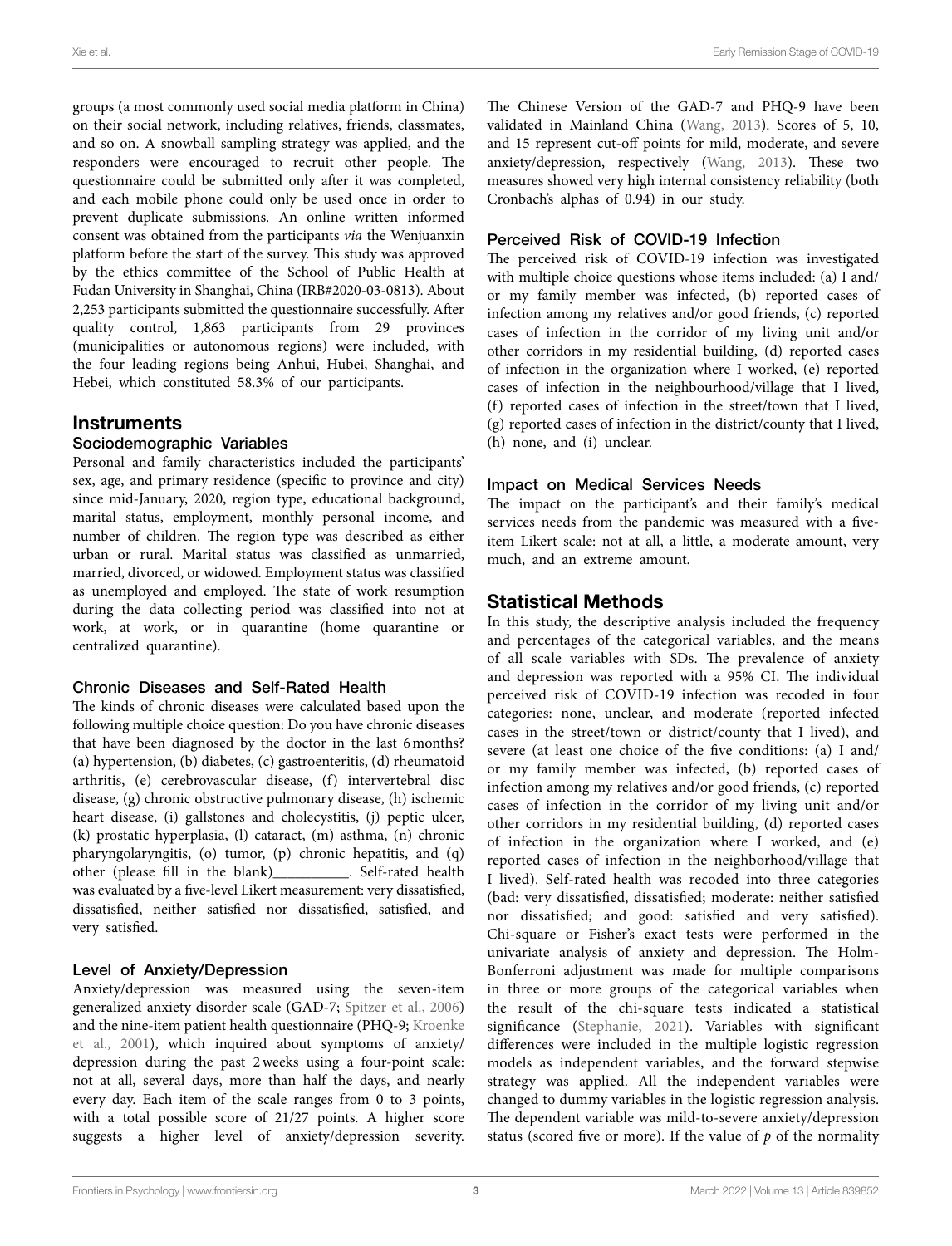Perceived Risk of COVID-19 Infection

Overall Health of the Participants and General Impact on Medical Services

Around 27.0% of the participants suffered chronic diseases. Of the 1,863 participants, 62.2% had good self-rated health, and 7.9/29.9% reported bad/moderate health, respectively. The majority of the participants (83.7%) claimed a negative impact on their medical services needs in the pandemic, and the percentage of those reporting a big impact (very much to an extreme amount) on medical services needs was 15.4%, while

Wuhan, as expected.

Needs

Around 30.4 and 32.4% of the participants reported moderate and severe perceived risk of COVID-19 infection, respectively (**[Table 2](#page-5-1)**). The people in Hubei province reported higher perceived risk of COVID-19 infection than those of other provinces in Mainland China, and the highest percentage of high perceived risk of COVID-19 infection was observed in

test (Kolmogorov–Smirnov test) was ≤0.05, Spearman's rho correlations were calculated in nonparametric analysis. All statistical tests were two-sided with a significant value of  $p$  < 0.05. All the analyses were run by the statistical package for social sciences for windows (SPSS for Windows 13.0, SPSS Inc., Chicago, IL, United States).

#### RESULTS

#### Characteristics of the Participants

The personal and family characteristics of the participants are presented in **[Table 1](#page-5-0)**. Among the 1,863 working-age participants, 319 (17.1%) persons were from Wuhan, the provincial capital of Hubei, which was the COVID-19 epicenter in Mainland China, and 3.4% were from Hubei (excluding Wuhan). The mean age ( $\pm$ SD) of the participants was  $33.7\pm8.7$  years. Around 62.1% of the participants were at work during the data collecting period, 31.6% were not at work, and another (6.3%) were in quarantine.

<span id="page-5-0"></span>TABLE 1 | Personal and family characteristics of 1,863 participants.

| <b>Variables</b>          |                                 | n     | $\%$ | <b>Variables</b>   |               | n     | $\%$ |
|---------------------------|---------------------------------|-------|------|--------------------|---------------|-------|------|
| Province/city             | Wuhan                           | 319   | 17.1 | Region             | Urban         | 1,602 | 86.0 |
|                           | Hubei province <sup>a</sup>     | 64    | 3.4  |                    | Rural         | 261   | 14.0 |
|                           | Other provinces                 | 1,480 | 79.5 | Employment         | Unemployed    | 239   | 12.8 |
| Sex                       | Male                            | 934   | 50.1 |                    | Employed      | 1,624 | 87.2 |
|                           | Female                          | 929   | 49.9 | Monthly personal   | > 8,000       | 609   | 32.7 |
| Marital status            | Unmarried                       | 494   | 26.5 | income (RMB)       | 6,001-8,000   | 388   | 20.8 |
|                           | Married                         | 1,314 | 70.5 |                    | 4,001-6,000   | 426   | 22.9 |
|                           | Divorced or widowed             | 55    | 3.0  |                    | $\leq 4,000$  | 440   | 23.6 |
| Age (years)               | $18 - 29$                       | 612   | 32.9 | Number of children | $\Omega$      | 490   | 26.3 |
|                           | $30 - 39$                       | 783   | 42.0 |                    | $\geq$ 1      | 1,373 | 73.7 |
|                           | $40 - 49$                       | 367   | 19.7 | Status of work     | Not at work   | 588   | 31.6 |
|                           | $50 - 59$                       | 101   | 5.4  | resumption         | At work       | 1,157 | 62.1 |
| Educational<br>background | Junior high school or<br>below  | 98    | 5.3  |                    | In quarantine | 118   | 6.3  |
|                           | Senior high school <sup>b</sup> | 291   | 15.6 | Kinds of chronic   | $\circ$       | 1,360 | 73.0 |
|                           | Junior or regular<br>college    | 1,109 | 59.5 | diseases           |               | 308   | 16.5 |
|                           | Graduate                        | 365   | 19.6 |                    | $\geq$ 2      | 195   | 10.5 |

*a Excluding Wuhan.*

*b Including secondary vocational school/technical school.*

<span id="page-5-1"></span>TABLE 2 | Participants' perceived risk of Coronavirus 2019 (COVID-19) infection, by geographic area.

| Province/city                     | None |      | <b>Unclear</b>   |               | Moderate         |               | <b>Severe</b> |      |
|-----------------------------------|------|------|------------------|---------------|------------------|---------------|---------------|------|
|                                   | N    | $\%$ | $\boldsymbol{N}$ | $\frac{0}{0}$ | $\boldsymbol{N}$ | $\frac{0}{0}$ | N             | %    |
| Hubei province <sup>a</sup>       | 33   | 8.6  | 26               | 6.8           | 39               | 10.2          | 285           | 74.4 |
| Wuhan <sup>b</sup>                | 23   | 7.2  | 19               | 6.0           | 18               | 5.6           | 259           | 81.2 |
| Other cities in<br>Hubei Province | 10   | 15.6 | ⇁                | 10.9          | 21               | 32.8          | 26            | 40.6 |
| Other provinces                   | 584  | 39.5 | 50               | 3.4           | 528              | 35.7          | 318           | 21.5 |
| Total                             | 617  | 33.1 | 76               | 4.1           | 567              | 30.4          | 603           | 32.4 |

*a χ2=424.4, p<0.01 (Compared to other provinces).*

*b χ2=56.8, p<0.01 (Compared to other cities in Hubei province).*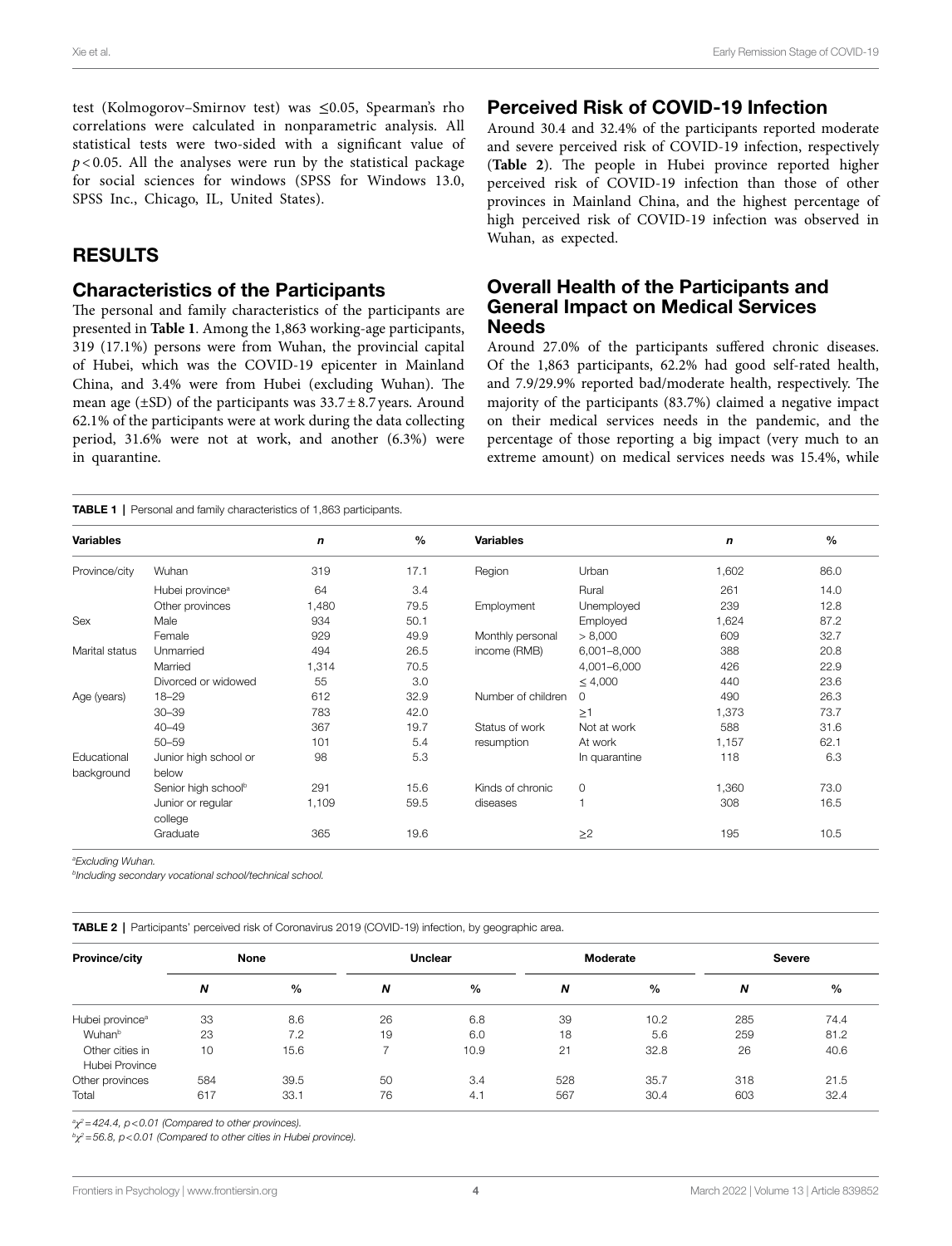the percentages of those reporting a little and a moderate amount were 49.7 and 18.6%, respectively.

# Prevalence of Anxiety and Depression

The mean (SD) of the GAD-7 and PHQ-9 were 4.89 (4.93) and 5.87 (5.92), and the prevalence (95% CI) of possible anxiety and depression (**[Figure 1](#page-6-0)**) were 44.5% (42.2%–46.8%) and 49.2% (46.9%–51.4%), respectively. Moderate and severe anxiety and depression could be observed in 17.6% (15.9%–19.3%) and 21.3% (19.4%–23.2%) of our participants, respectively. 37.9% (35.7%–40.1%) of the participants showed a combination of depression and anxiety (CDA), and the prevalence of moderate-to-severe CDA was 14.3% (12.7%–15.9%). The spearman ranking correlation coefficient of the GAD-7 and PHQ-9 scores was 0.81 ( $p$  < 0.01).

# Factors Associated With Anxiety and Depression

Univariate analysis (**[Table 3](#page-7-0)**) revealed that the common possible associated factors of anxiety and depression were age, marital status, number of children, kinds of chronic diseases, individual perceived risk of COVID-19 infection, self-rated health and impact on medical service needs. Meanwhile, province/city, educational background, and employment status were the possible factors associated with anxiety. The participants in Wuhan reported a higher prevalence of possible anxiety than people in other regions ( $\chi^2$ =10.39, *p*<0.01).

The multivariate logistic analysis (**[Table 4](#page-8-0)**) found that the impact on medical service needs, kinds of chronic diseases, self-rated health, age, and individual perceived risk of COVID-19 infection were the common associated factors for anxiety and depression among the adult, working-age population. The percentages of possible anxiety and depression among the

participants who reported an impact on their medical service needs were higher than those of participants who reported no impact: the more severe the impact, the higher the possible anxiety and depression. The people with chronic diseases suffered higher possibilities of anxiety and depression, and the percentages of possible anxiety and depression increased with having more chronic diseases. The participants with moderate to bad selfrated health had a higher prevalence of anxiety (*OR*=1.88, 95% *CI*: 1.53–2.31) and depression (*OR*=1.37, 95% *CI*: 1.65–2.48) than persons with good health. The participants who reported severe perceived risk of COVID-19 infection were more vulnerable to anxiety (*OR*=1.75, 95% *CI*: 1.42–2.17) and depression (*OR*=1.37, 95% *CI*: 1.11–1.69) than people who reported low to moderate risk levels. The people aged 18–39 years were more prone to anxiety (*OR*=1.45, 95% *CI*: 1.13–1.85) and depression (*OR*=1.67, 95% *CI*: 1.32–2.12) than people aged 40–59 years.

Finally, participants with no children, with a junior or regular college educational background, or those who were unemployed had a higher prevalence of anxiety than the people with  $\geq$ 1 child, with other educational backgrounds, or who were employed (**[Table 4](#page-8-0)**). The unmarried (including divorced or widowed) had a higher risk of depression than married adults (*OR*=1.45, 95% *CI*: 1.16–1.81).

# **DISCUSSION**

This study describes anxiety, depression, and their associated factors among the working-age, adult population in Mainland China. It fills in the knowledge gap for this population group and suggests the need for targeted countermeasures to mitigate the negative psychological effects the pandemic has had on this focused population.

<span id="page-6-0"></span>

FIGURE 1 | Stacked bar charts showing the severity of anxiety and depression of the adult, working-age population in Mainland China at the early remission stage of the COVID-19 pandemic.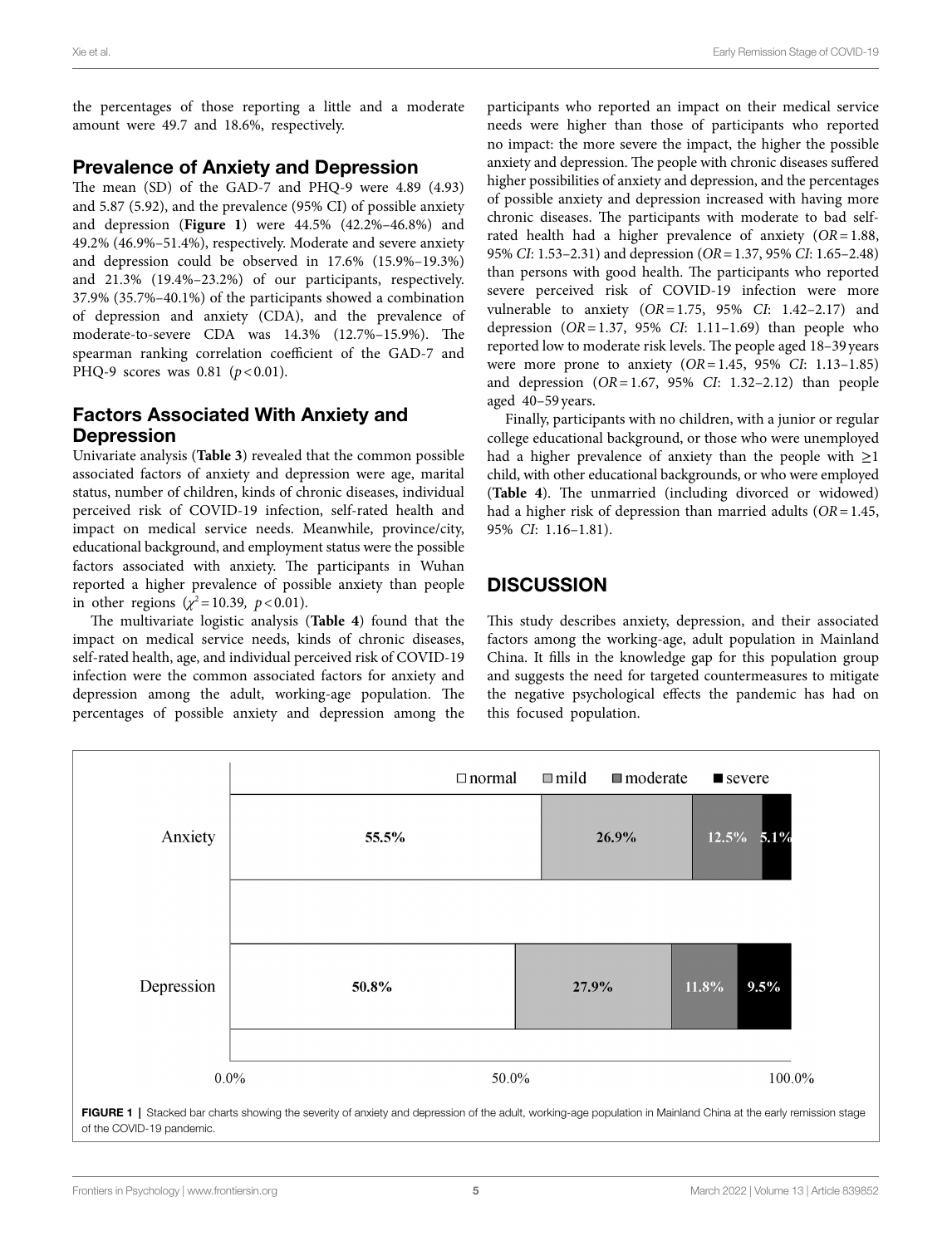<span id="page-7-0"></span>TABLE 3 | Univariate analysis of anxiety and depression of the adult, working-age population in Mainland China in the COVID-19 pandemic.

| <b>Variables</b>     |                                 | Anxiety (N, %) | $\chi^2$ | р      | Depression (N, %) | $\chi^2$ | р      |
|----------------------|---------------------------------|----------------|----------|--------|-------------------|----------|--------|
| Province/city        | Wuhan                           | 168 (52.7)     | 10.40    | 0.01   | 158 (49.5)        | 4.64     | 0.10   |
|                      | Hubei province <sup>a</sup>     | 27 (42.2)      |          |        | 23 (35.9)         |          |        |
|                      | Other provinces                 | 634 (42.8)     |          |        | 735 (49.7)        |          |        |
| Region               | Urban                           | 712 (44.4)     | 0.01     | 0.91   | 785 (49.0)        | 0.13     | 0.72   |
|                      | Rural                           | 117 (44.8)     |          |        | 131 (50.2)        |          |        |
| Sex                  | Male                            | 400 (42.8)     | 2.12     | 0.15   | 458 (49.0)        | 0.01     | 0.91   |
|                      | Female                          | 429 (46.2)     |          |        | 458 (49.3)        |          |        |
| Age (years)          | $18 - 29$                       | 302 (49.3)     | 16.62    | < 0.01 | 334 (54.6)        | 22.50    | < 0.01 |
|                      | $30 - 39$                       | 352 (45.0)     |          |        | 390 (49.8)        |          |        |
|                      | $40 - 49$                       | 142 (38.7)     |          |        | 158 (43.1)        |          |        |
|                      | $50 - 59$                       | 33 (32.7)      |          |        | 34 (33.7)         |          |        |
| Educational          | Junior high school or below     | 39 (39.8)      | 9.27     | 0.03   | 44 (44.9)         | 4.12     | 0.25   |
| background           | Senior high school <sup>b</sup> | 121 (41.6)     |          |        | 133 (45.7)        |          |        |
|                      | Junior or regular college       | 525 (47.3)     |          |        | 566 (51.0)        |          |        |
|                      | Graduate                        | 144 (39.5)     |          |        | 173 (47.4)        |          |        |
| Marital status       | Unmarried                       | 256 (51.8)     | 15.82    | < 0.01 | 278 (56.3)        | 15.77    | < 0.01 |
|                      | Married                         | 546 (41.6)     |          |        | 607 (46.2)        |          |        |
|                      | Divorced or widowed             | 27 (49.1)      |          |        | 31(56.4)          |          |        |
| Employment           | Employed                        | 704 (43.3)     | 6.76     | 0.01   | 787 (48.5)        | 2.54     | 0.11   |
|                      | Unemployed                      | 125 (52.3)     |          |        | 129 (54.0)        |          |        |
| Monthly personal     | >8,000                          | 259 (42.5)     | 1.84     | 0.61   | 290 (47.6)        | 4.50     | 0.21   |
| income (RMB)         | 6,001-8,000                     | 174 (44.8)     |          |        | 193 (49.7)        |          |        |
|                      | 4,001-6,000                     | 199 (46.7)     |          |        | 227 (53.3)        |          |        |
|                      | ≤4,000                          | 197 (44.8)     |          |        | 206 (46.8)        |          |        |
| Number of children   | None                            | 254 (51.8)     | 14.50    | < 0.01 | 272 (55.5)        | 10.70    | < 0.01 |
|                      | $\geq 1$                        | 575 (41.9)     |          |        | 644 (46.9)        |          |        |
| Status of work       | Not in work                     | 269 (45.7)     | 1.98     | 0.37   | 301 (51.2)        | 2.03     | 0.36   |
| resumption           | In work                         | 502 (43.4)     |          |        | 554 (47.9)        |          |        |
|                      | In quarantine                   | 58 (49.2)      |          |        | 61(51.7)          |          |        |
| Kinds of chronic     | $\mathsf{O}\xspace$             | 541 (39.8)     | 53.40    | < 0.01 | 598 (44.0)        | 69.96    | < 0.01 |
| diseases             | 1                               | 161 (52.3)     |          |        | 177 (57.5)        |          |        |
|                      | $\geq$ 2                        | 127 (65.1)     |          |        | 141 (72.3)        |          |        |
| Individual perceived | None                            | 235 (38.1)     | 58.80    | < 0.01 | 265 (42.9)        | 30.90    | < 0.01 |
| risk of COVID-19     | Unclear                         | 24 (31.6)      |          |        | 35(46.1)          |          |        |
| infection            | Moderate                        | 226 (39.9)     |          |        | 265 (46.7)        |          |        |
|                      | Severe                          | 344 (57.0)     |          |        | 351 (58.2)        |          |        |
| Self-rated health    | Bad                             | 87 (58.8)      | 61.63    | < 0.01 | 90(60.8)          | 71.36    | < 0.01 |
|                      | Moderate                        | 308 (55.3)     |          |        | 345 (61.9)        |          |        |
|                      | Good                            | 434 (37.5)     |          |        | 481 (41.5)        |          |        |
| Impact on medical    | None                            | 81 (26.7)      | 110.49   | < 0.01 | 95 (31.4)         | 95.09    | < 0.01 |
| services needs       | A little                        | 395 (42.7)     |          |        | 431 (46.6)        |          |        |
|                      | Moderate                        | 154 (44.4)     |          |        | 188 (54.2)        |          |        |
|                      | <b>Big</b> <sup>c</sup>         | 199 (69.1)     |          |        | 202 (70.1)        |          |        |

*a Excluding Wuhan.*

*b Including secondary vocational school/technical school.*

*c Very much to an extreme amount.*

We found that 44.5% (17.6%) and 49.2% (21.3%) of the sample population suffered anxiety and depression (moderate-to-severe anxiety and depression) at the early remission stage of the COVID-19 pandemic, respectively. A survey conducted in a similar period in Shandong province, China, using GAD-7 and PHQ-9, reported that 20.8% and 19.5% of the general public had moderate-to-severe anxiety and depression symptoms, respectively [\(Zhang et al., 2020a\)](#page-12-11). Another study among young adult university students during the same pandemic stage as our study in China revealed that 34.73% had anxiety symptoms, and 46.55% reported depressive symptoms [\(Sun et al., 2021](#page-12-12)). All of these results indicate that the general adult population in China might suffer similar levels of anxiety and depression in the early

regular control period of the pandemic. In 2012, prior to the COVID-19 outbreak, the weighted prevalence of anxiety and depression of adult residents was 5.0% and 3.6%, as reported by the China mental health survey [\(Huang et al., 2019](#page-11-20)), respectively. By using the same measurement tools that were used in the pre-pandemic study, this study highlights the mental health impact of the pandemic. The prevalence of moderate-to-severe anxiety among a national sample of 38,294 Chinese urban adult dwellers was 5.3% [\(Yu et al., 2018\)](#page-12-13), and the prevalence of depression among adult participants was 6.2% and 33.6% in Jiangsu province and in Chaoyang district, Beijing, respectively [\(Zhu et al., 2013;](#page-12-14) [Tu et al., 2018](#page-12-15)). This suggests that the levels of anxiety and depression of our participants had all increased remarkably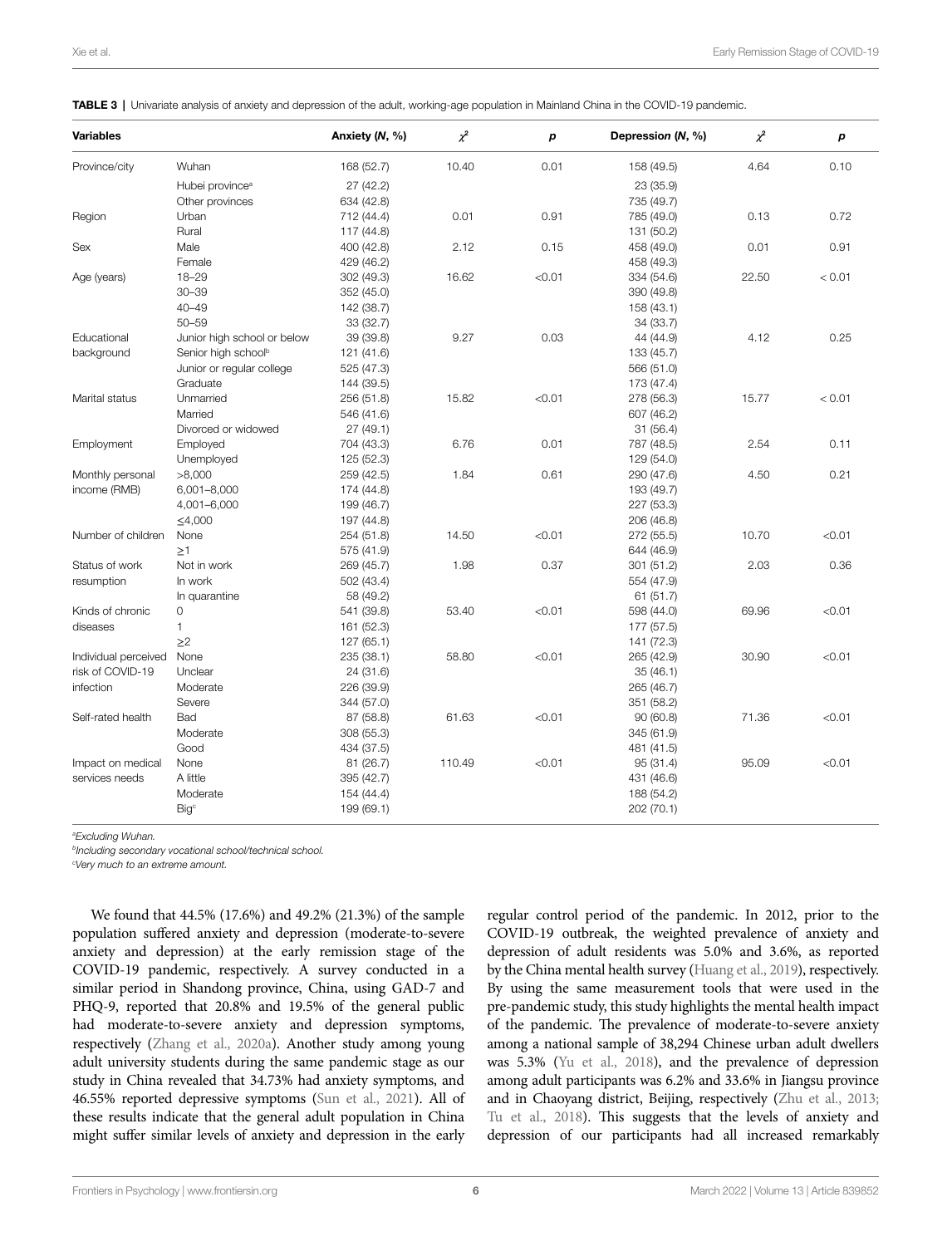<span id="page-8-0"></span>

|  |  | TABLE 4   Multivariate logistic analysis of anxiety and depression of the adult, working-age population in Mainland China in the COVID-19 pandemic. |  |  |
|--|--|-----------------------------------------------------------------------------------------------------------------------------------------------------|--|--|
|  |  |                                                                                                                                                     |  |  |

| <b>Dependent</b><br>variables | <b>Independent variables</b>                                               | Reference                         | B    | <b>SE</b> | Wald  | <b>OR</b> | 95%CI         | p      |
|-------------------------------|----------------------------------------------------------------------------|-----------------------------------|------|-----------|-------|-----------|---------------|--------|
| Anxiety                       | Big (very much to an extreme<br>amount) impact on medical<br>service needs | None                              | 1.62 | 0.19      | 72.75 | 5.07      | $3.49 - 7.36$ | < 0.01 |
|                               | Small (a little to moderate) impact<br>on medical service needs            |                                   | 0.68 | 0.15      | 21.12 | 1.97      | 1.48-2.64     | < 0.01 |
|                               | Moderate to bad self-rated health                                          | Good                              | 0.63 | 0.10      | 36.15 | 1.88      | 1.53-2.31     | < 0.01 |
|                               | 2 or more chronic diseases                                                 | None                              | 0.81 | 0.17      | 22.19 | 2.25      | $1.60 - 3.15$ | < 0.01 |
|                               | 1 kind of chronic diseases                                                 |                                   | 0.40 | 0.14      | 8.48  | 1.49      | $1.14 - 1.94$ | < 0.01 |
|                               | Severe perceived risk of<br>COVID-19 infection                             | Low to<br>moderate risk<br>levels | 0.56 | 0.11      | 26.72 | 1.75      | $1.42 - 2.17$ | < 0.01 |
|                               | No child                                                                   | One or more<br>children           | 0.46 | 0.12      | 15.01 | 1.58      | $1.25 - 1.99$ | < 0.01 |
|                               | Age (years): 18-39                                                         | $40 - 59$                         | 0.37 | 0.13      | 8.56  | 1.45      | $1.13 - 1.85$ | < 0.01 |
|                               | Unemployed                                                                 | Employed                          | 0.35 | 0.15      | 5.35  | 1.42      | $1.05 - 1.90$ | 0.02   |
|                               | Junior or regular college<br>educational background                        | Other                             | 0.25 | 0.10      | 5.60  | 1.28      | $1.04 - 1.57$ | 0.02   |
| Depression                    | Big (very much to an extreme<br>amount) impact on medical<br>service needs | None                              | 1.43 | 0.19      | 58.65 | 4.18      | $2.90 - 6.02$ | < 0.01 |
|                               | Moderate impact on medical<br>service needs                                |                                   | 0.84 | 0.17      | 23.98 | 2.31      | 1.65-3.24     | < 0.01 |
|                               | A little impact on medical services                                        |                                   | 0.61 | 0.15      | 17.27 | 1.84      | $1.38 - 2.46$ | < 0.01 |
|                               | Two or more chronic diseases                                               | None                              | 1.03 | 0.18      | 33.53 | 2.80      | 1.98-3.97     | < 0.01 |
|                               | One kind of chronic diseases                                               |                                   | 0.47 | 0.14      | 12.18 | 1.61      | $1.23 - 2.10$ | < 0.01 |
|                               | Moderate to bad self-rated health                                          | Good                              | 0.70 | 0.10      | 45.50 | 2.02      | $1.65 - 2.48$ | < 0.01 |
|                               | Age (years): 18-39                                                         | $40 - 59$                         | 0.51 | 0.12      | 17.50 | 1.67      | $1.31 - 2.12$ | < 0.01 |
|                               | Unmarried <sup>a</sup>                                                     | Married                           | 0.37 | 0.11      | 10.85 | 1.45      | $1.16 - 1.81$ | < 0.01 |
|                               | Severe perceived risk of<br>COVID-19 infection                             | Low to<br>moderate risk<br>levels | 0.31 | 0.11      | 8.33  | 1.37      | $1.11 - 1.69$ | < 0.01 |

*SE, standard error; OR, odds ratio; and CI, confidence interval.*

*a Including divorced or widowed; Anxiety: Nagelkerke R2=0.177; Depression: Nagelkerke R2=0.163.*

compared to before the pandemic in Mainland China. After literature review focused on the peak of the COVID-19 pandemic (from the end of January 2020, to February 2020) in Mainland China, we found the prevalence of anxiety and depression (moderate-to-severe anxiety and depression) of the general adult population was 44.6% (16.8%) and 53.5% (24.1%; [Liu et al.,](#page-11-21)  [2020b](#page-11-21)), respectively, while working-age residents in Wuhan reported 55.9% (27.9%) and 57.4% (25.2%) anxiety and depression (moderate-to-severe anxiety and depression), respectively [\(Yang](#page-12-16)  [et al., 2020](#page-12-16)). In a word, compared with the prevalence of anxiety and depression at the peak of the pandemic in Mainland China, the anxiety level of the participants had remain almost unchanged, while the depression level declined slightly during the stage of regular control of COVID-19. For a broader perspective on these results, a systematic review across 33 countries (*N*=640,037) discovered that the overall proportion of study participants with moderate-to-severe depression, for example, was 21.4% ([Lee et al.,](#page-11-22)  [2021](#page-11-22)). Another study reported that 49.5% (19.2%) of the Saudi residents aged 16years and above suffered anxiety symptoms (moderate to severe anxiety; [Alqahtani et al., 2021](#page-11-23)). The findings of the above two studies show that our participants in China had similar mental health status as comparable populations in some other counties. But we also noticed that in some cases there were different results at home and abroad. Wang et al.

reported that remission of the pandemic was associated with greater prevalence of severe depression and anxiety among adults living in the United States [\(Wang et al., 2021f](#page-12-4)), with the mean (SD) of the GAD-7 being 6.56 (5.36; [Wierenga et al., 2021\)](#page-12-17), which was higher than that of our participants.

This study revealed that over four fifths (83.7%) of the participants Mainland China reported a negative impact on their medical service needs, and the percentages of possible anxiety and depression among people who reported a big impact (15.4%) were 5.07 times and 4.18 times those of people who reported no impact. The possibilities of anxiety and depression among people who reported a little to moderate impact were 0.84–1.31 fold higher than those of persons who claimed no negative impact. Meanwhile, adults with moderate-to-bad health or chronic diseases suffered higher percentages of anxiety and depression than those with good health ([Wang et al., 2021b\)](#page-12-18) or without chronic diseases ([Wang et al., 2021d](#page-12-19)), with more chronic diseases predicting higher possibilities of anxiety and depression. The study of Wang et al. has reported that a history of chronic diseases resulted in a higher risk of total psychological outcomes, including moderate-to-severe symptoms of depression and anxiety [\(Wang et al., 2021c](#page-12-20)). The people with more chronic diseases or lower health levels probably need to visit doctors more frequently than healthier people, however, their routine or unexpected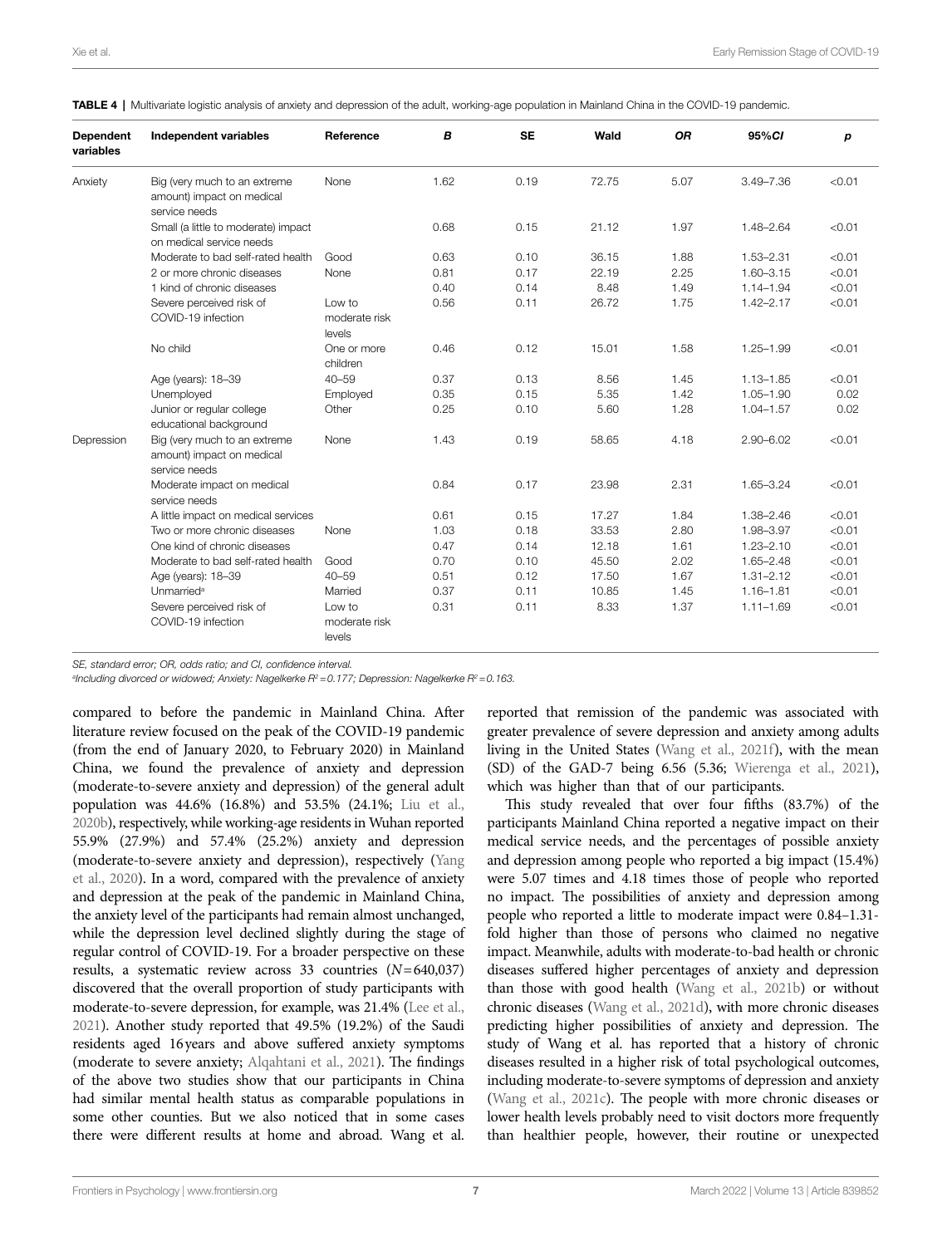medical service needs were inevitably and negatively affected due to pandemic control policies and measures in medical institutions ([Wang et al., 2020a](#page-12-21)), movement restrictions of populations, and city neighbourhood/rural village access management during the pandemic period, in which case the negative impact would in turn lead to an increased risk of anxiety and depression. Zhang et al. identified that 88.1% of participants with chronic diseases were afraid of being infected with COVID-19 while seeing a doctor in the hospital (Zhang et al., 2020b); a previous study revealed that 59.8% of the western medical treatment of breast cancer patients was delayed or interrupted for 4weeks or more in Mainland China [\(Chen et al., 2020](#page-11-24)). Nevertheless, another survey conducted in British Columbia, Canada, found that having a chronic illness was not associated with greater anxiety or depression symptoms during the COVID-19 pandemic [\(Budu et al., 2021\)](#page-11-25), which might be correlated with that country's public health system, the hierarchical nature of that health service system, and the initial peak period of the pandemic in that province. Overall, it could be inferred that the negative impact on medical service needs was the principal risk factor for anxiety and depression during the normal COVID-19 control stage, suggesting that in future pandemics the necessity and urgency of maintaining medical service capacity while in the shadow of the public health emergency will be crucial. To meet this need, online medical services and telemedicine might be important options, among other feasible countermeasures [\(Shah et al., 2020](#page-11-26); [Wang et al., 2020b;](#page-12-23) [Graziano et al., 2021\)](#page-11-27). Furthermore, research on how to restore service capacity as soon as possible to meet the need for routine and delayed medical treatment in the postpandemic period should be a part of the priority agenda.

Coronavirus 2019 is a new coronavirus showing a high risk of human-to-human transmission [\(Rothe et al., 2020](#page-11-28)). Limited knowledge about COVID-19 may cause anxiety, especially among individuals in severe outbreak regions. This study showed that the severe perceived risk of COVID-19 infection predicted higher possibilities of anxiety and depression. Guo et al. reported that the number of confirmed cases in a respondent's city of residence were positively associated with symptoms of depression [\(Guo](#page-11-13)  [et al., 2021](#page-11-13)). Zhen and Zhou found that COVID-19 infectionrelated personal experience and risk perception could predict higher odds of anxiety ([Zhen and Zhou, 2020\)](#page-12-24), while Wu et al. discovered that physical distance to confirmed cases had a significant influence on citizens' anxiety (Wu et al., 2021a). Considering the fact that the pandemic is under control in Mainland China as of March 2020 and social life is by and large restored, the psychological health level of the population should be expected to increase in 2021. A survey conducted in the Chinese general adult population from February 2 to 9, 2021, showed this trend preliminarily, though the proportion of people with depression and anxiety symptoms was still high even 1year after the peak of the COVID-19 epidemic in China [\(Qi et al., 2021\)](#page-11-29). At the height of the pandemic, the participants in Wuhan had a significantly higher prevalence of anxiety, depression, and other mental health problems than the people in other areas in Mainland China ([Wang et al., 2021a\)](#page-12-26). Though the participants in Wuhan reported the highest percentage of severe perceived risk of COVID-19 infection in the remission

stage of the pandemic, our results did not demonstrate that they were more susceptible to anxiety and depression, which suggests that the province/city was not a factor associated with anxiety or depression any longer. The stringent measures implemented by governments to control the spread of COVID-19 benefited not only the physical, but also the mental, health of the population.

We found that adult people younger than 40years were more prone to anxiety and depression than the older group, a result that was consistent with a study in Saudi residents [\(El Keshky](#page-11-30)  [et al., 2021](#page-11-30)), from which it could be inferred that the mental health of younger and middle-aged people deserved special consideration in the normal pandemic control stage. Our results indicated that marriage was a protective factor against depression (Wang et al., 2021b), which might be attributed to the mutual emotional and economic support to be found in the family, especially given the background of a significant decrease of social activities. According to our analysis, however, marriage was not correlated with the anxiety of the participants in the regular control period of the pandemic. Distinct from our results, Wang et al. [\(Wang et al., 2021b](#page-12-18)) reported that married residents in Hubei had a lower risk of suffering anxiety at the peak of the pandemic, and the non-married participants in quarantine in Shenzhen showed higher risks of depression and anxiety symptoms from April to June, 2020 [\(Wang et al., 2021d\)](#page-12-19).

Compared to those with no children, participants with one or more children had less anxiety, but whether they had children was not an associated factor for depression in this study. A study conducted in Asia reported that staying with children was associated with lower stress, anxiety, and depression ([Wang et al.,](#page-12-7)  [2021e](#page-12-7)), and having one child was a protective factor in healthcare workers' psychological distress [\(Zhang X. et al., 2021](#page-12-27)). The possible reason might be that taking care of children may require a personal sense of duty and provide a sense of achievement, so as to provide a certain psychological buffer during the long-term stay-at-home period. Employed participants showed better mental wellbeing in the dimension of anxiety based on our results, as Solomou and Constantinidou have also reported [\(Solomou and](#page-11-31)  [Constantinidou, 2020](#page-11-31)), which may be related to the sense of security that having a steady personal income can provide, though personal income was not an associated factor in our study.

Ni et al. (2021) discovered that participants with a collegelevel educational background had a higher rate of anxiety and depression, although the latter had no statistical significance. Generally consistent with our study, and revealed that having completed college was an independent correlate of having anxiety symptoms [\(Ni et al., 2021](#page-11-32)). With regard to there being more anxiety in participants with a college-level educational background than that those with a lower educational level, [Fu et al. \(2020\)](#page-11-33) and [Wang et al. \(2021e\)](#page-12-7) also found that participants with higher education had higher anxiety and suggested possible reasons: First, compared with a lower educational level, participants with a college-level educational background might have higher eHealth literacy ([Tennant et al.,](#page-12-28)  [2015\)](#page-12-28), which sparked their anxiety levels if they spent increased time searching for and reading information on COVID-19 [\(Guo et al., 2021](#page-11-13)); second, the proportion of urban participants among those with a lower educational level was significantly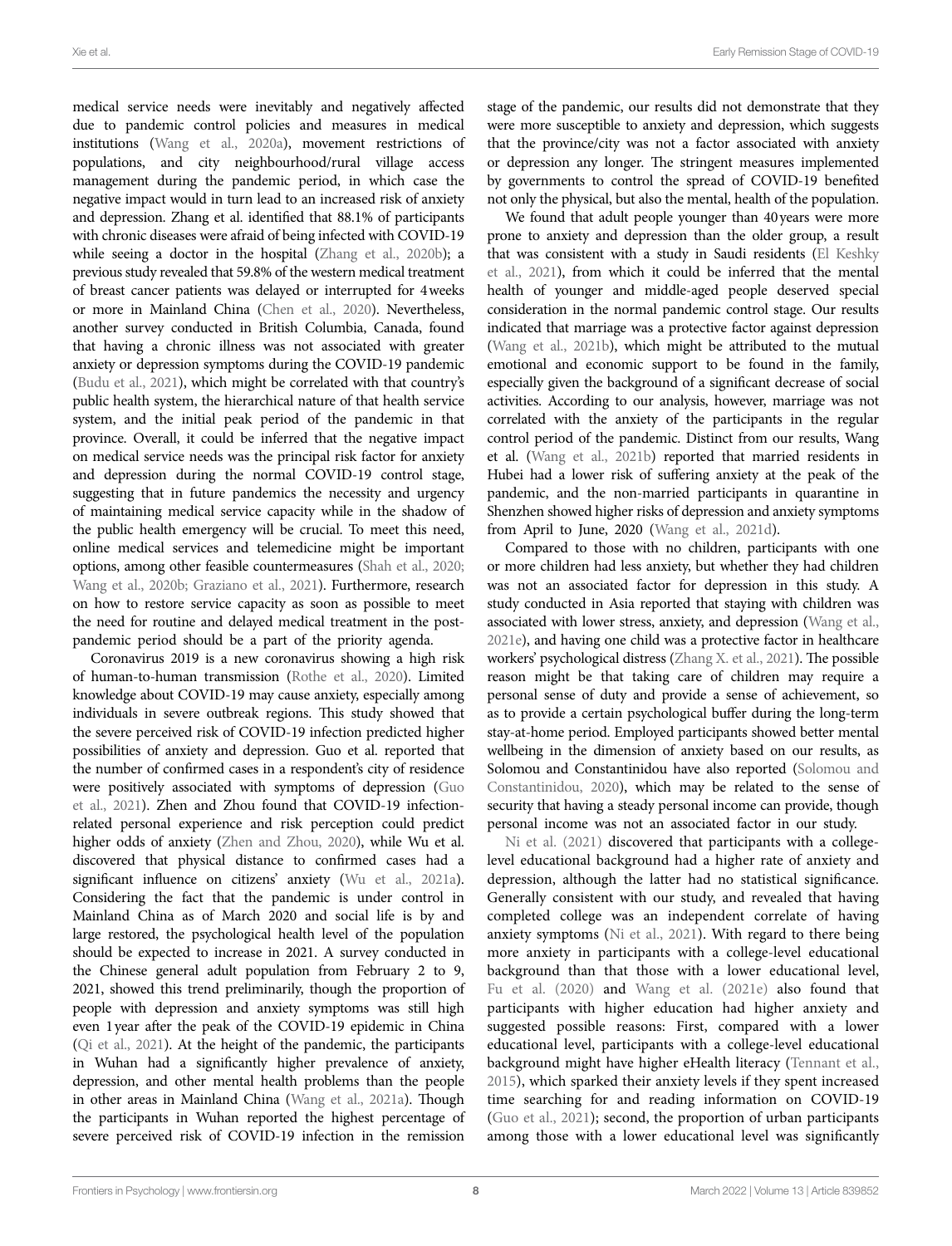lower than that of participants with a college background (*p*<0.01), however, urban residents had higher levels of anxiety than rural residents in China during the pandemic [\(Zhang](#page-12-29)  [J. et al., 2021](#page-12-29)), so the increased levels of anxiety may be related to location rather than education. Participants with a graduate educational level had less anxiety than those with a college educational background, according to a study conducted in Cyprus which found that bachelor-level students had higher anxiety and depression scores compared to PhD students during the pandemic [\(Solomou and Constantinidou, 2020](#page-11-31)). The possible reason might be that people with graduate backgrounds have more concrete personal goals and know how to make good use of their time during long-term stay-at-home periods than those with a lower level of college education, so they showed better psychological health. The specific reasons why people with low levels of education and with graduate backgrounds had less anxiety than people with college-level education merits further research. Finally, sex was not a significant factor for anxiety and depression in our study, though a previous study showed that rural female respondents had higher mental health risks during the pandemic [\(Jia et al., 2021\)](#page-11-34), and other research found that males in the general population had higher odds of poor psychological outcomes than females [\(Wang et al., 2021c](#page-12-20)).

## LIMITATIONS

This study has a few limitations to acknowledge. First, a non-probabilistic snowball or convenience sampling was used in this study, hence, the informativeness of the findings reported here is limited by the disproportionally representative nature of the population samples and by this potential selection bias, so we must be prudent when generalizing the results to other regions of China. For example, 79.1% of our participants have associates degrees or higher. People with no college educational background might have had little interest in participating in the survey and be underrepresented. Thus, we could recruit only a few respondents with lower education backgrounds. Second, some important data was not collected, such as related information-seeking variables (Pan et al., 2020). Liu et al. (2021) found that respondents who spent considerable time browsing excessive negative information related to the pandemic displayed an increased likelihood of anxiety during the pandemic, and [Tan et al. \(2021\)](#page-12-30) reported that COVID-19 induces long-term negative effects on online public sentiments even as the country recovers from the pandemic. Finally, this study was cross-sectional, and a follow-up study should be implemented to trace the changing pattern of mental health in adult, working-age people in Mainland China given the background of the COVID-19 resurgence induced by the highly infectious Delta variant and other virus variants imported from abroad, as well as in the post-COVID-19 period.

**CONCLUSION** 

In summary, the anxiety and depression of our participants were still at a relatively high level during the normal pandemic

control period. The impact of the pandemic on meeting medical service needs was the first-rank predictor of anxiety and depression, followed by self-rated health status and chronic diseases. Adults of a younger age or those who had a severe perceived risk of COVID-19 infection showed higher risks of anxiety and depression symptoms. Having no children, unemployment, and a college educational background were associated with higher anxiety levels, whereas participants who were single had higher odds of depression. To meet the health service needs of this group and to mitigate the risk of depression and anxiety symptoms in times of crisis, the most important suggested solutions were telehealth and full implementation of a hierarchical medical system in the context of limited high-quality service resources in Mainland China.

## DATA AVAILABILITY STATEMENT

The original contributions presented in the study are included in the article/supplementary material, further inquiries can be directed to the corresponding authors.

# ETHICS STATEMENT

The studies involving human participants were reviewed and approved by the ethics committee of the School of Public Health at Fudan University in Shanghai, China. The patients/ participants provided their written informed consent to participate in this study.

## AUTHOR CONTRIBUTIONS

FC and HX conceived the idea. XH, SW, and HX substantially contributed to the design of the study and to the acquisition of data. FC performed data cleaning and drafted the manuscript. QZ revised the manuscript. YW and XZ participated in the statistical analysis and interpretation of the results. All authors contributed to the article and approved the submitted version.

## FUNDING

This work was supported by the National Natural Science Foundation of China (71673052), a research project in the humanities and social sciences of Anhui Colleges and Universities (SK2019A0182), the Songjiang Scientific and Technological Project in 2020 (20SJKJGG242), the 111 Project (B16031) from the Department of Education (US), and as a major project of the National Social Science (no. 17ZDA078) from the National Office for Philosophy and Social Sciences (CN).

#### ACKNOWLEDGMENTS

We thank all individuals who served as research participants.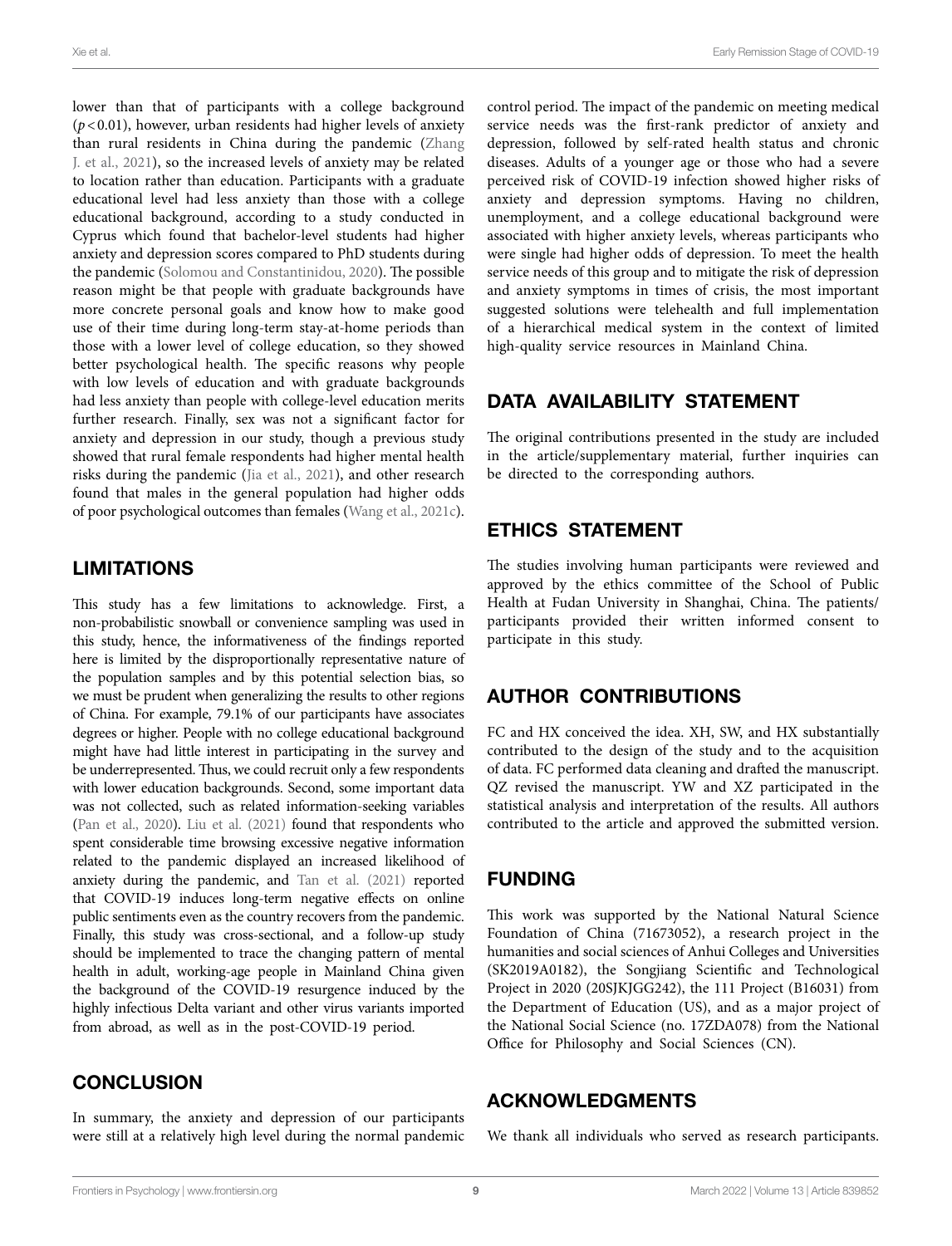# **REFERENCES**

- <span id="page-11-16"></span>Ahmed, M. Z., Ahmed, O., Aibao, Z., Hanbin, S., Siyu, L., and Ahmad, A. (2020). Epidemic of COVID-19 in China and associated psychological problems. *Asian J. Psychiatr.* 51:102092. doi: [10.1016/j.ajp.2020.102092](https://doi.org/10.1016/j.ajp.2020.102092)
- <span id="page-11-6"></span>Akintunde, T. Y., Musa, T. H., Musa, H. H., Musa, I. H., Chen, S., Ibrahim, E., et al. (2021). Bibliometric analysis of global scientific literature on effects of COVID-19 pandemic on mental health. *Asian J. Psychiatr.* 63:102753. doi: [10.1016/j.ajp.2021.102753](https://doi.org/10.1016/j.ajp.2021.102753)
- <span id="page-11-23"></span>Alqahtani, A. S., Alrasheed, M. M., and Alqunaibet, A. M. (2021). Public response, anxiety and behaviour during the first wave of COVID-19 pandemic in Saudi Arabia. *Int. J. Environ. Res. Public Health* 18:4628. doi: [10.3390/](https://doi.org/10.3390/ijerph18094628) [ijerph18094628](https://doi.org/10.3390/ijerph18094628)
- <span id="page-11-25"></span>Budu, M. O., Rugel, E. J., Nocos, R., Teo, K., Rangarajan, S., and Lear, S. A. (2021). Psychological impact of COVID-19 on people with pre-existing chronic disease. *Int. J. Environ. Res. Public Health* 18:5972. doi: [10.3390/](https://doi.org/10.3390/ijerph18115972) [ijerph18115972](https://doi.org/10.3390/ijerph18115972)
- <span id="page-11-8"></span>Cao, H., Zuo, C., Li, G., Huang, Y., Li, L., Huang, S., et al. (2020). A cross-sectional study of psychological status in different epidemic areas in China after the COVID-19 outbreak. *Front. Psychol.* 11:575705. doi: [10.3389/fpsyt.2020.575705](https://doi.org/10.3389/fpsyt.2020.575705)
- <span id="page-11-24"></span>Chen, D., Zhang, Y., Lv, L., Zhang, J., Zhang, L., and Wan, D. (2020). A survey of treatment and psychological status of breast cancer patients during the pandemic of COVID-19 (in Chinese). *Mod. Oncol.* 28, 2179–2182. doi: [10.3969/j.issn.1672-4992.2020.12.041](https://doi.org/10.3969/j.issn.1672-4992.2020.12.041)
- <span id="page-11-1"></span>Department of International Cooperation (2020). The World Health Organization (WHO) has declared a new type of coronavirus-infected pneumonia as a "public health emergency of international concern": travel and trade restrictions against China are not recommended. Available at: [http://www.nhc.gov.cn/](http://www.nhc.gov.cn/gjhzs/s7952/202001/b196e4f678bc4447a0e4440f92dac81b.shtml) [gjhzs/s7952/202001/b196e4f678bc4447a0e4440f92dac81b.shtml](http://www.nhc.gov.cn/gjhzs/s7952/202001/b196e4f678bc4447a0e4440f92dac81b.shtml) (Accessed December 9, 2021).
- <span id="page-11-9"></span>Duan, H., Yan, L., Ding, X., Gan, Y., Kohn, N., and Wu, J. (2020). Impact of the COVID-19 pandemic on mental health in the general Chinese population: changes, predictors and psychosocial correlates. *Psychiatry Res.* 293:113396. doi: [10.1016/j.psychres.2020.113396](https://doi.org/10.1016/j.psychres.2020.113396)
- <span id="page-11-30"></span>El Keshky, M. E. S., Alsabban, A. M., and Basyouni, S. S. (2021). The psychological and social impacts on personal stress for residents quarantined for COVID-19 in Saudi Arabia. *Arch. Psychiatr. Nurs.* 35, 311–316. doi: [10.1016/J.](https://doi.org/10.1016/J.APNU.2020.09.008) [APNU.2020.09.008](https://doi.org/10.1016/J.APNU.2020.09.008)
- <span id="page-11-33"></span>Fu, W., Wang, C., Zou, L., Guo, Y., Lu, Z., Yan, S., et al. (2020). Psychological health, sleep quality, and coping styles to stress facing the COVID-19 in Wuhan, China. *Transl. Psychiatry* 10:225. doi: [10.1038/](https://doi.org/10.1038/s41398-020-00913-3) [s41398-020-00913-3](https://doi.org/10.1038/s41398-020-00913-3)
- <span id="page-11-12"></span>Gong, J., Cui, X., Xue, Z., Lu, J., and Liu, J. (2021). Mental health status and isolation/quarantine during the COVID-19 outbreak: A large sample size study of the Chinese population. *Psychiatry Clin. Neurosci.* 75, 180–181. doi: [10.1111/pcn.13213](https://doi.org/10.1111/pcn.13213)
- <span id="page-11-0"></span>Gong, F., Xiong, Y., Xiao, J., Lin, L., Liu, X., Wang, D., et al. (2020). China's local governments are combating COVID-19 with unprecedented responses from a Wenzhou governance perspective. *Front. Med.* 14, 220–224. doi: [10.1007/s11684-020-0755-z](https://doi.org/10.1007/s11684-020-0755-z)
- <span id="page-11-27"></span>Graziano, S., Boldrini, F., Righelli, D., Milo, F., Lucidi, V., Quittner, A., et al. (2021). Psychological interventions during COVID pandemic: Telehealth for individuals with cystic fibrosis and caregivers. *Pediatr. Pulmonol.* 56, 1976–1984. doi: [10.1002/ppul.25413](https://doi.org/10.1002/ppul.25413)
- <span id="page-11-13"></span>Guo, Y., Sims, O. T., Qin, W., and Yang, F. (2021). Factors associated with symptoms of depression and psychological distress during the COVID-19 pandemic. *Behav. Sci.* 11:13. doi: [10.3390/bs11020013](https://doi.org/10.3390/bs11020013)
- <span id="page-11-5"></span>Henssler, J., Stock, F., van Bohemen, J., Walter, H., Heinz, A., and Brandt, L. (2021). Mental health effects of infection containment strategies: quarantine and isolation-a systematic review and meta-analysis. *Eur. Arch. Psychiatry Clin. Neurosci.* 271, 223–234. doi: [10.1007/s00406-020-01196-x](https://doi.org/10.1007/s00406-020-01196-x)
- <span id="page-11-20"></span>Huang, Y., Wang, Y., Wang, H., Liu, Z., Yu, X., Yan, J., et al. (2019). Prevalence of mental disorders in China: a cross-sectional epidemiological study. *Lancet Psychiatry* 6, 211–224. doi: [10.1016/S2215-0366\(18\)30511-X](https://doi.org/10.1016/S2215-0366(18)30511-X)
- <span id="page-11-34"></span>Jia, Z., Xu, S., Zhang, Z., Cheng, Z., Han, H., Xu, H., et al. (2021). Association between mental health and community support in lockdown communities during the COVID-19 pandemic: evidence from rural China. *J. Rural. Stud.* 82, 87–97. doi: [10.1016/j.jrurstud.2021.01.015](https://doi.org/10.1016/j.jrurstud.2021.01.015)
- <span id="page-11-19"></span>Kroenke, K., Spitzer, R. L., and Williams, J. B. W. (2001). The PHQ-9: validity of a brief depression severity measure. *J. Gen. Intern. Med.* 16, 606–613. doi: [10.1046/j.1525-1497.2001.016009606.x](https://doi.org/10.1046/j.1525-1497.2001.016009606.x)
- <span id="page-11-22"></span>Lee, Y., Lui, L. M. W., Chen-Li, D., Liao, Y., Mansur, R. B., and Brietzke, E. (2021). Government response moderates the mental health impact of COVID-19: a systematic review and meta-analysis of depression outcomes across countries. *J. Affect. Disord.* 290, 364–377. doi: [10.1016/j.jad.2021.04.050](https://doi.org/10.1016/j.jad.2021.04.050)
- <span id="page-11-4"></span>Liu, Y., Li, P., Lv, Y., Hou, X., Rao, Q., Tan, J., et al. (2021). Public awareness and anxiety during COVID-19 epidemic in China: a cross-sectional study. *Compr. Psychiatry* 107:152235. doi: [10.1016/j.comppsych.2021.152235](https://doi.org/10.1016/j.comppsych.2021.152235)
- <span id="page-11-3"></span>Liu, M., Ning, J., Du, Y., Cao, J., Zhang, D., Wang, J., et al. (2020a). Modelling the evolution trajectory of COVID-19 in Wuhan, China: experience and suggestions. *Public Health* 183, 76–80. doi: [10.1016/j.puhe.2020.05.001](https://doi.org/10.1016/j.puhe.2020.05.001)
- <span id="page-11-21"></span>Liu, D., Ren, Y., Li, Y., Yu, X., Qu, W., Wang, Z., et al. (2020b). Psychological status of Chinese residents during COVID-19 outbreak: an online crosssectional study (in Chinese). *Chin. J. Psychiatr.* 53, 181–189. doi: [10.3760/](https://doi.org/10.3760/cma.j.cn113661-20200302-00082) [cma.j.cn113661-20200302-00082](https://doi.org/10.3760/cma.j.cn113661-20200302-00082)
- <span id="page-11-14"></span>Luo, Y., Chua, C. R., Xiong, Z., Ho, R. C., and Ho, C. (2020). A systematic review of the impact of viral respiratory epidemics on mental health: an implication on the coronavirus disease 2019 pandemic. *Front. Psychol.* 11:565098. doi: [10.3389/fpsyt.2020.565098](https://doi.org/10.3389/fpsyt.2020.565098)
- <span id="page-11-15"></span>National Bureau of Statistics (2021). Bulletin (NO. 5) of seventh national population census-age composition (in Chinese). Available at: [http://www.](http://www.stats.gov.cn/tjsj/tjgb/rkpcgb/qgrkpcgb/202106/t20210628_1818824.html) [stats.gov.cn/tjsj/tjgb/rkpcgb/qgrkpcgb/202106/t20210628\\_1818824.html](http://www.stats.gov.cn/tjsj/tjgb/rkpcgb/qgrkpcgb/202106/t20210628_1818824.html) (Accessed December 9, 2021).
- <span id="page-11-17"></span>National Health Commission of the PRC (2020). Daily briefing on novel coronavirus cases in China. Available at: [http://en.nhc.gov.cn/DailyBriefing\\_28.](http://en.nhc.gov.cn/DailyBriefing_28.html) [html](http://en.nhc.gov.cn/DailyBriefing_28.html) (Accessed December 9, 2021).
- <span id="page-11-2"></span>National Health Commission of the PRC (2022). Daily briefing on novel coronavirus cases in China. Available at: [http://en.nhc.gov.cn/2022-03/11/c\\_](http://en.nhc.gov.cn/2022-03/11/c_85883.htm) [85883.htm](http://en.nhc.gov.cn/2022-03/11/c_85883.htm) (Accessed March 11, 2022).
- <span id="page-11-32"></span>Ni, Z., Lebowitz, E. R., Zou, Z., Wang, H., Liu, H., Shrestha, R., et al. (2021). Response to the COVID-19 outbreak in urban settings in China. *J. Urban Health* 98, 41–52. doi: [10.1007/s11524-020-00498-8](https://doi.org/10.1007/s11524-020-00498-8)
- <span id="page-11-35"></span>Pan, Y., Xin, M., Zhang, C., Dong, W., Fang, Y., Wu, W., et al. (2020). Associations of mental health and personal preventive measure compliance with exposure to COVID-19 information during work resumption following the COVID-19 outbreak in China: cross-sectional survey study. *J. Med. Internet Res.* 22:e22596. doi: [10.2196/22596](https://doi.org/10.2196/22596)
- <span id="page-11-10"></span>Peng, S., Lai, X., Du, Y., Li, Y., Tian, K., and Gan, Y. (2020). Prevalence and associated factors for depressive symptomatology in chinese adults during COVID-19 epidemic. *Front. Psychol.* 11:616723. doi: [10.3389/fpsyg.2020.616723](https://doi.org/10.3389/fpsyg.2020.616723)
- <span id="page-11-29"></span>Qi, T., Hu, T., Ge, Q. Q., Zhou, X. N., Li, J. M., Jiang, C. L., et al. (2021). COVID-19 pandemic related long-term chronic stress on the prevalence of depression and anxiety in the general population. *BMC Psychiatry* 21:380. doi: [10.1186/s12888-021-03385-x](https://doi.org/10.1186/s12888-021-03385-x)
- <span id="page-11-11"></span>Ren, Z., Zhou, Y., and Liu, Y. (2020). The psychological burden experienced by Chinese citizens during the COVID-19 outbreak: prevalence and determinants. *BMC Public Health* 20:1617. doi: [10.1186/s12889-020-09723-0](https://doi.org/10.1186/s12889-020-09723-0)
- <span id="page-11-28"></span>Rothe, C., Schunk, M., Sothmann, P., Bretzel, G., Froeschl, G., Wallrauch, C., et al. (2020). Transmission of 2019-nCoV infection from an asymptomatic contact in Germany. *N. Engl. J. Med.* 382, 970–971. doi: [10.1056/NEJMc2001468](https://doi.org/10.1056/NEJMc2001468)
- <span id="page-11-26"></span>Shah, S., Diwan, S., Kohan, L., Rosenblum, D., Gharibo, C., Soin, A., et al. (2020). The technological impact of COVID-19 on the future of education and health care delivery. *Pain Physician* 23, S367–S380. doi: [10.36076/ppj.2020/](https://doi.org/10.36076/ppj.2020/23/S367) [23/S367](https://doi.org/10.36076/ppj.2020/23/S367)
- <span id="page-11-7"></span>Shi, L., Lu, Z., Que, J., Huang, X., Liu, L., Ran, M., et al. (2020). Prevalence of and risk factors associated with mental health symptoms among the general population in China during the coronavirus disease 2019 pandemic. *JAMA Netw. Open* 3:e2014053. doi: [10.1001/jamanetworkopen.2020.](https://doi.org/10.1001/jamanetworkopen.2020.14053) [14053](https://doi.org/10.1001/jamanetworkopen.2020.14053)
- <span id="page-11-31"></span>Solomou, I., and Constantinidou, F. (2020). Prevalence and predictors of anxiety and depression symptoms during the COVID-19 pandemic and compliance with precautionary measures: age and sex matter. *Int. J. Environ. Res. Public Health* 17:4924. doi: [10.3390/ijerph17144924](https://doi.org/10.3390/ijerph17144924)
- <span id="page-11-18"></span>Spitzer, R. L., Kroenke, K., Williams, J. B. W., and Löwe, B. (2006). A brief measure for assessing generalized anxiety disorder. *Arch. Intern. Med.* 166, 1092–1097. doi: [10.1001/archinte.166.10.1092](https://doi.org/10.1001/archinte.166.10.1092)